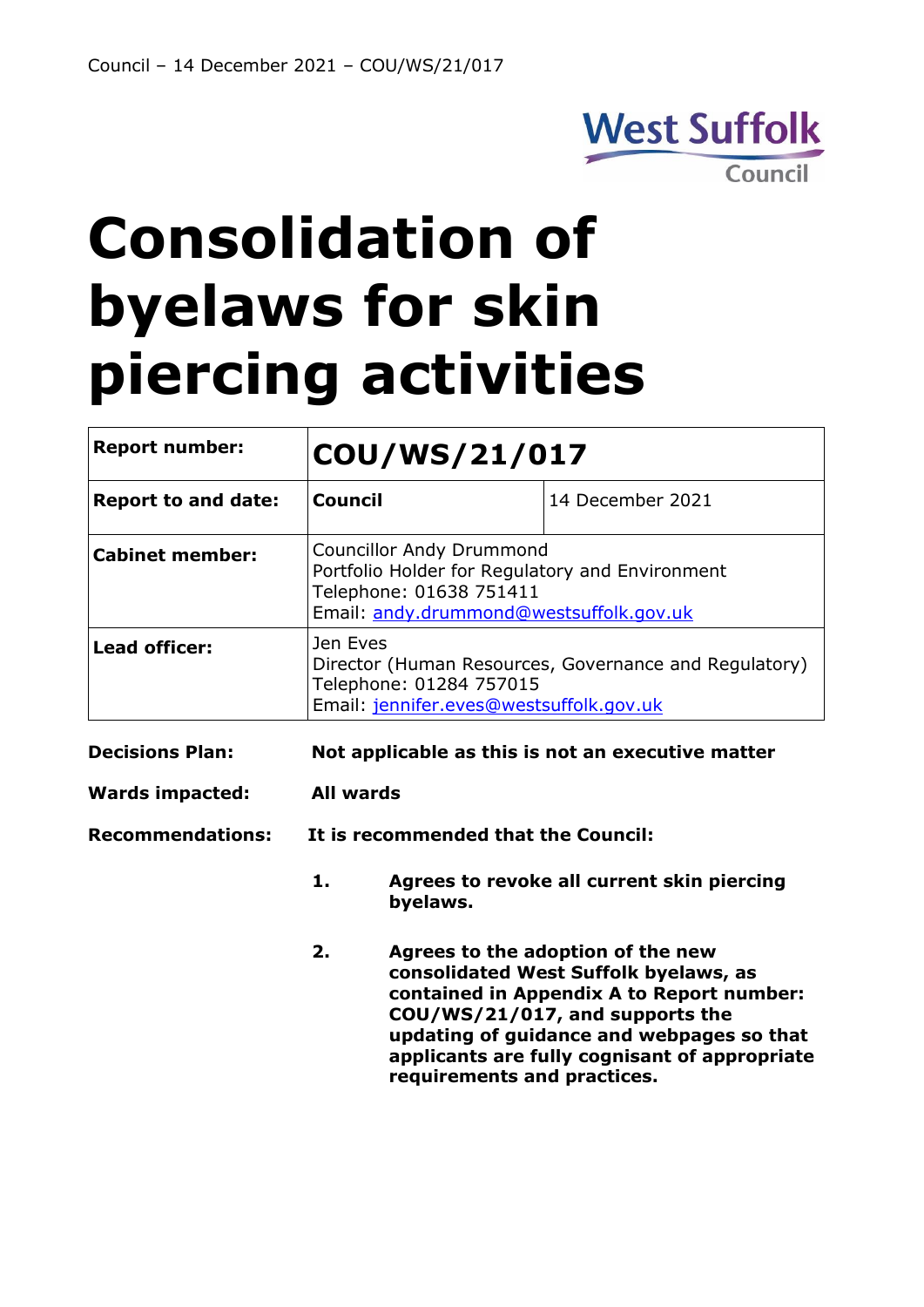#### **1. Context to this report**

- 1.1 This paper provides details of draft byelaws for piercing activities carried out in the West Suffolk Council district. This report is being resubmitted to Council post the discussion held during the last meeting of Council on 28 September 2021 in connection with the wording of the byelaws linked to skin piercing. The wording has had a slight alteration as detailed under section 1.7 below. The rest of the byelaws and the content of this paper remains the same.
- 1.2 At present, there are two different byelaws for piercing activities, divided between the former Forest Heath and St Edmundsbury councils. Post the creation of West Suffolk Council ('Single Council'), a review of this position has been undertaken by the Environmental Health and Legal Teams and it is considered a good time to converge guidance and adopt a district-wide approach.
- 1.3 Currently, local authorities may choose to adopt the sections of the Local Government (Miscellaneous Provisions) Act 1982 (as amended by the Local Government Act 2003) that require businesses performing cosmetic piercing, semi-permanent skin colouring, electrolysis, tattooing and acupuncture to:
	- a. register themselves and their premises with the local authority; and
	- b. observe byelaws relating to the cleanliness and hygiene of premises, practitioners and equipment.

In aligning our byelaws we will be adhering to these recommendations.

- 1.4 In 2004, the Department of Health and Social Care published guidance relating to cosmetic piercing and semi-permanent skin colouring and byelaws. In 2010, the Government published a new consolidated set of model byelaws, which included updates to specific provisions around infection control advice and industry practice.
- 1.5 The model byelaws are still relevant and represent the standard practice among most local authorities. Since then, however, to ensure that council practice is flexible and applicants are supported, some authorities have provided additional bespoke guidance, either through their website or other format, detailing specific council requirements for applicants. In updating our byelaws we will take the opportunity to ensure this is actively promoted.
- 1.6 Consolidation of the byelaws and updating guidance will ensure that all registrations are legally enforceable and consistent across the district.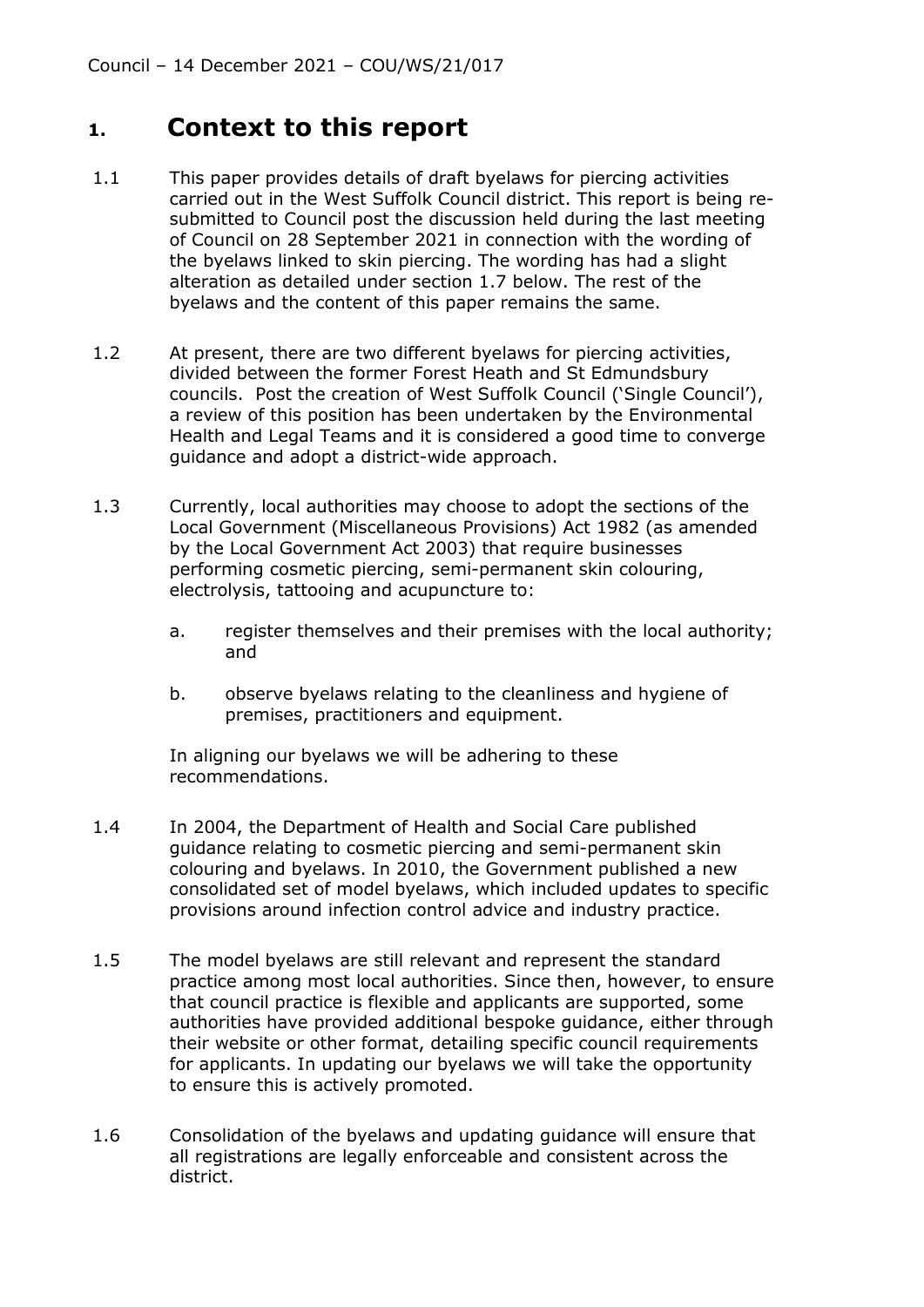1.7 The new byelaws will follow the high standard set by Government. The model byelaws, previously adopted by St Edmundsbury Borough Council, will be adopted for the entire district. One minor amendment is proposed following a discussion at Council when this was discussed in September to clarify the model byelaws to remove the words 'by means of a hygienic piercing instrument' from section 3.1.a(iii). This will ensure that all cosmetic jewellery is provided in a sterile condition to the customer during skin piercing activities. A copy of the proposed byelaws can be seen in Appendix A.

## **2. Proposals within this report**

- 2.1 It is proposed that the Forest Heath and St Edmundsbury byelaws be revoked and a West Suffolk set of legally enforceable byelaws, covering all activities, are created.
- 2.2 In addition, it is recommended that the council updates hygiene guidance and the relevant webpage, to ensure that licensees and applicants are fully cognisant of requirements and supported in understanding appropriate practice.
- 2.3 The proposed West Suffolk byelaws to be legally agreed at a meeting of Council to gain approval for the affixing of the common seal. The byelaws must then be placed on deposit for four weeks. Once this period is completed, the Legal team then have authority to carry out the necessary procedure to apply to the Secretary of State for confirmation.

### **3. Alternative options that have been considered**

- 3.1 The alternative options are:
	- to not consolidate the byelaws
	- to consolidate and adopt new byelaws, without improving supplementary guidance.
- 3.2 As it was a Single Council objective to consolidate and create a West Suffolk byelaw to cover skin piercing the first option was discounted. The second option was discounted as the improvements to supplementary guidance are in line with recognised best practice.

# **4. Consultation and engagement undertaken**

4.1 No direct consultation has been carried out with businesses regarding the changes to the byelaws as there is no requirement to do so, as the content of the byelaw is not materially changing. Many businesses which carry out piercing activities are already registered with the